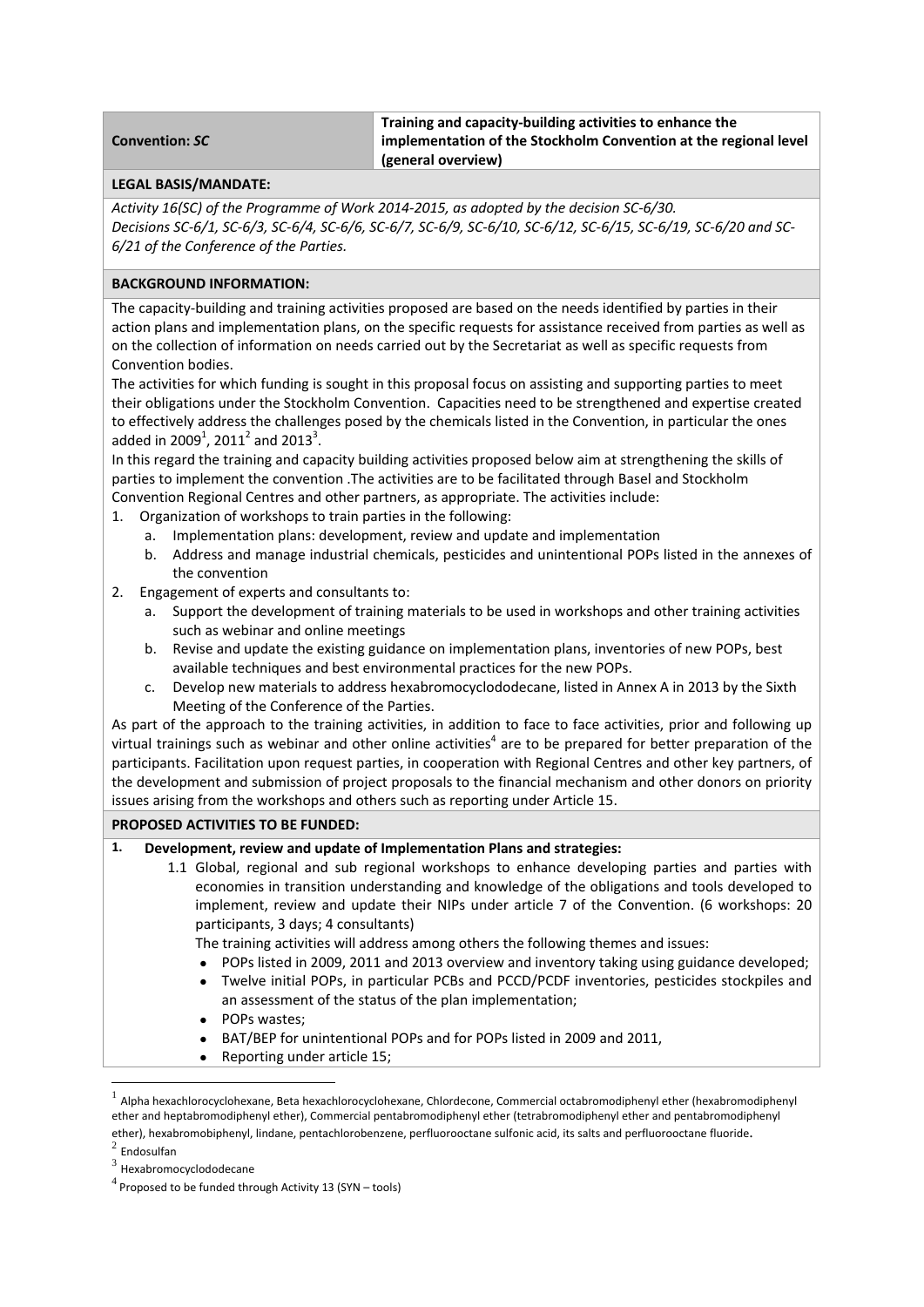- National coordination mechanisms, priorities and NIP planning
- Financial assistance including ways to access the Stockholm Convention financial mechanism
- Available tools including newly developed guidance and other (Costing guidance, socio economic)
- 1.2 NIP guidance revision and update
	- Revision and update of the guidance developed by the Secretariat in 2012 to address chemicals listed in 2009 and 2011, in the light of incoming information and Parties comments (1 consultant)
	- Guidance and materials to address HBCD are included in the NIP guidance developed by the Secretariat (1 consultant)
- 1.3 Facilitation upon request parties, in cooperation with Regional Centres and other key partners, of the development and submission of project proposals to the financial mechanism and other donors on priority issues arising from the workshops and others such as reporting under Article 15.

## **2. Training and capacity building to address POPs listed in the annexes of the Stockholm Convention:**

- 2.1 Regional/subregional training workshops on industrial chemicals(3 workshops: 20 participants, 3 days; 2 consultants):
	- BDEs, PFOS and HBCD: Training on understanding these industrial chemicals including aspects on acceptable purposes and specific exemptions and their presence in products and articles
- 2.2 Global/ Regional/subregional training activities on pesticides<sup>5</sup> (2 workshops: 20 participants, 3 days):
	- DDT: Enhance capacity at national level for evidence based decision making in countries still relying on DDT for disease vector control.

2.3 Global and regional training activities on unintentional POPs (3Workshops: 20 participants, 3 days):

 uPOPs: Training to enhance developing parties and parties with economies in transition understanding and knowledge on their obligations to revise and update their uPOPs inventories and to guide them in the use of the new version of the Toolkit

2.4 Facilitation, in cooperation with Regional Centres and other key partners, the development and submission of project proposals to the financial mechanisms and other donors on issues such as reporting under article 15.

## **RESULTS TO BE ACHIEVED:**

- Parties awareness, knowledge and understanding of Stockholm Convention obligations enhanced.
- Experience and lessons learned by parties shared.
- Parties capacity to implement the convention enhanced.
- Number of NIPs transmitted increased.

- Awareness of guidance documents and available tools increased.
- Cooperation of key partners for the development of concepts and project proposals for projects enhanced.

**VOLUNTARY BUDGET [USD] FOR 2014‐2015 PROJECT PERSONNEL COMPONENT** *P‐3 Programme Officer post (40%) 147,125 G‐5 General Service Staff post (10%) 27,805 Consultants 132,000 Travel on Official Business 75,000* **SUB‐CONTRACT COMPONENT** *Sub‐contracts 1,069,000*

<sup>5</sup> Specific training on lindane and endosulfan is proposed to be funded in Activity 17 (SYN)